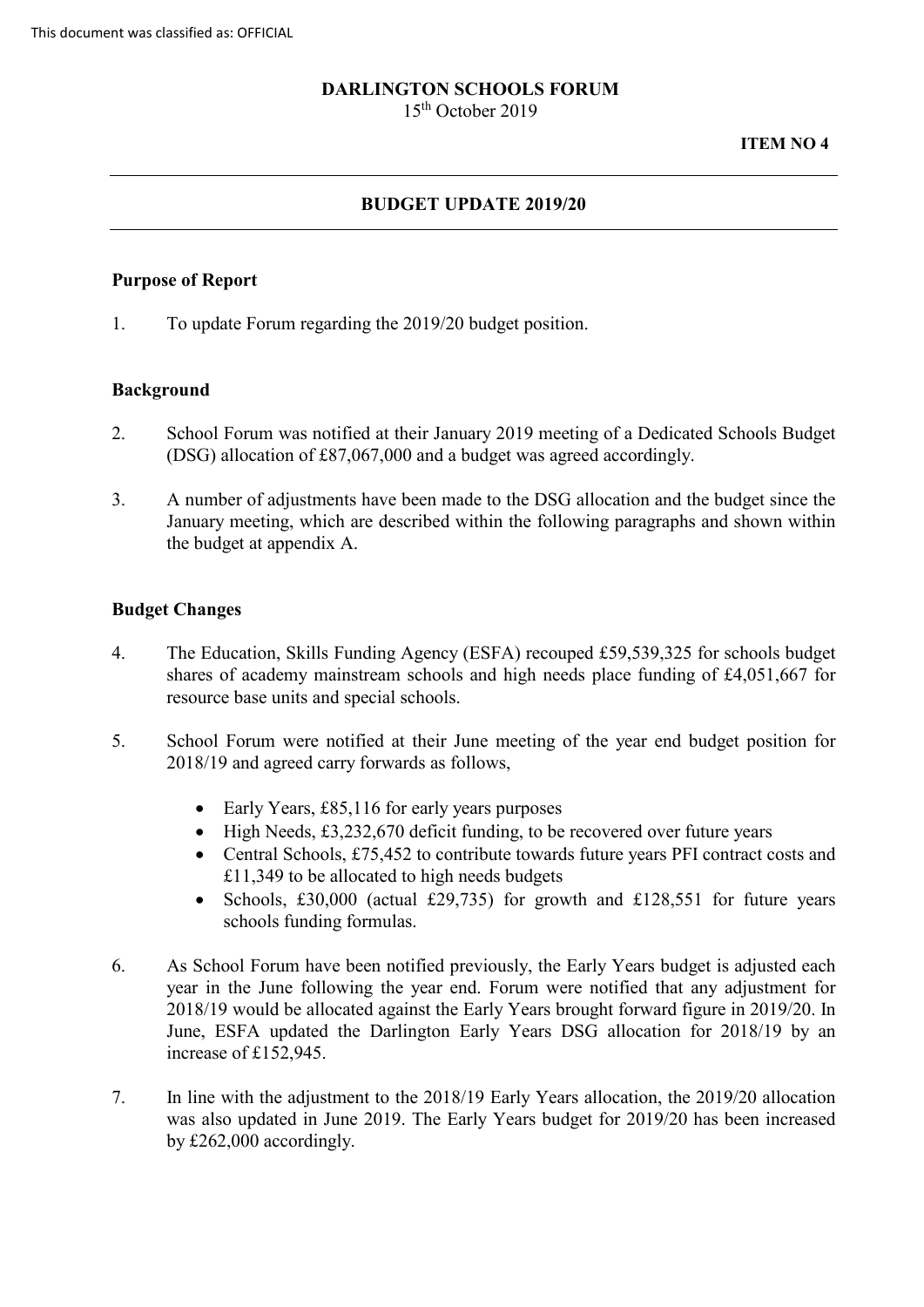- 8. As Forum members will be aware, ESFA recoup place funding for high needs based upon the number of commissioned places at  $£10,000$  per place or  $£6,000$  for places within resource bases if the place is occupied. When ESFA have recouped for 2019/20 the DSG has reduced by more than budgeted for the resource bases, for Marchbank and for Post 16, therefore to balance the budget lines for those service areas, an adjustment has been made bringing in funding from the high needs unallocated budget. (Note the high needs unallocated budget is the combination of the original estimated additional high needs funding due and the high needs budget balancing figure, adjusted for the actual additional high needs resources received).
- funding for high needs following the "import/export" adjustment at £156,000. When ESFA have updated the high needs allocations (including import/export) the high needs 9. In budget setting for high needs it was estimated that Darlington would receive additional block has increased by £304,332, which has been assigned to the high needs block (unallocated high needs).
- 10. The above adjustments have been made to the budget (see appendix A) and the revised budget now totals £21,292,818.

# **Budget Position**

## Schools Block

 financial year. This is made up of £29,610 of growth funding that has not been recouped projection is an estimate and will be updated for the October and January census and is 11. The in-year Schools block is estimated to be underspent by £49,105 at the end of the and an estimated underspend of £19,945 on the 2019/20 growth fund. The growth fund therefore subject to change before the end of the financial year.

# Central Block

- 12. The in-year Central block is estimated to be underspent by £7,500 at the end of the the time of writing has no expenditure against it. The estimated spend is based on financial year. This projected underspend arises from the union facilities budget, which at previous years, however this figure is subject to change dependent upon calls on this fund throughout the remainder of the financial year.
- have a variance at the year end. At this stage of the year, a fully accurate projection of the position of the PFI budget is not possible, therefore this budget is shown as being on 13. Most of the other budgets within the Central block are likely to be on budget at the year end as the budget are not demand led. However it is expected that the PFI budget will target.

# High Needs Block

 the following paragraphs. Forum members should note that projections have been made using pupil data from the summer term, along with initial data from the autumn term. As 14. The High Needs block is currently projected to be overspent by £1.3 million in 2019/20, this is before adding to any brought forward deficit. This overspend is described within placements will change during the autumn and spring terms, the projections are subject to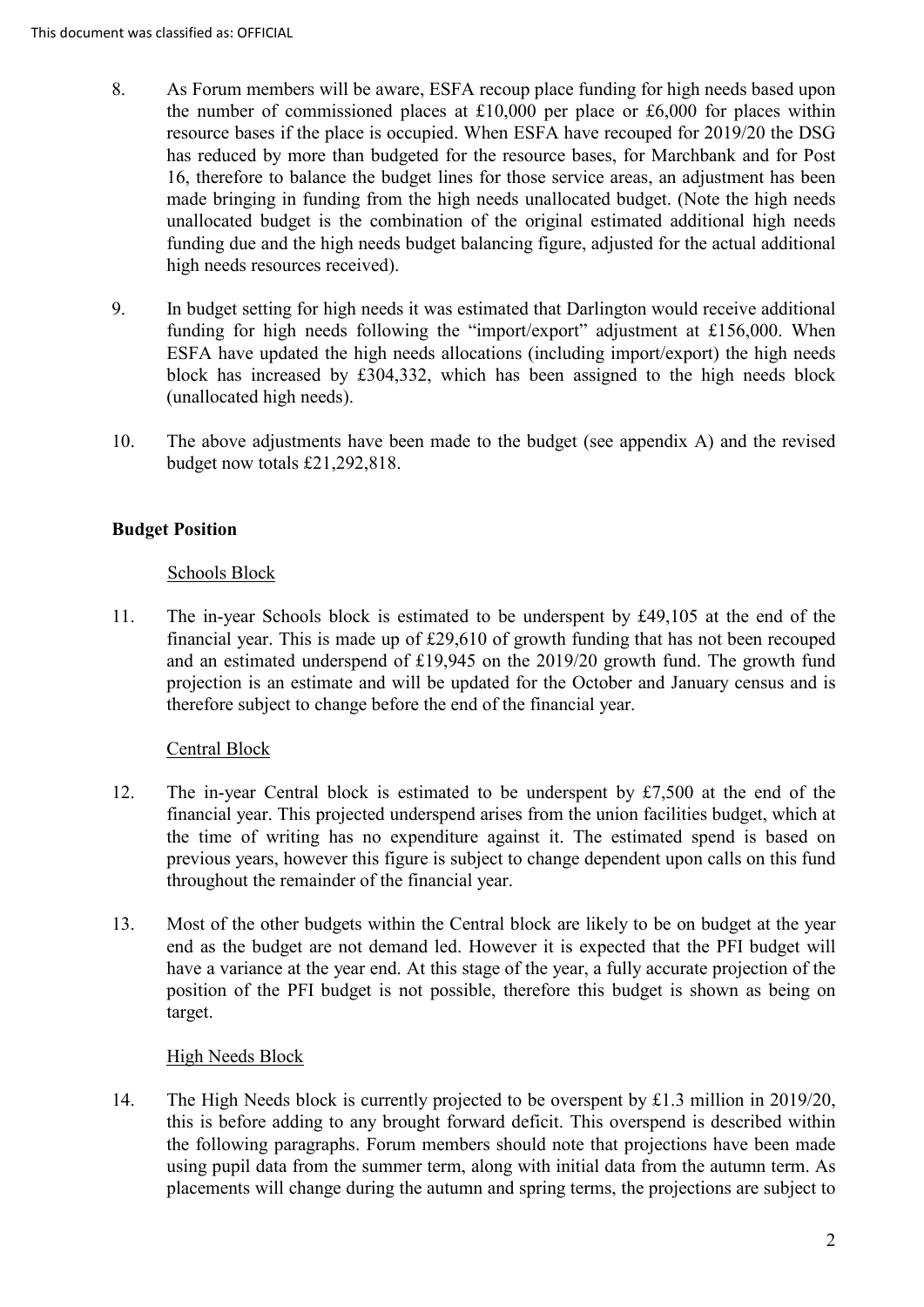change, dependent on activity in those terms, with any additional children requiring support increasing the overspend further.

- Valley free school. 15. Forum members will recall from their June meeting that the high needs recovery plan had indicated that the high needs deficit would continue to grow in 2019/20 and 2020/21, with a projected overspend on high needs in 2019/20 of £1.7m, until the additional capacity is brought on line with the opening of the three new resource bases and the Tees
- 16. The main variances within high needs are as follows,
	- a. Pupil Referral Unit. This budget is projected to be overspent at the end of the the school had in excess of 60 placements, the school is commissioned for 40 financial year by £183,205. This overspend results from the summer term when places.
	- b. Pre 16 placements at Beaumont Hill Academy is projected to be overspent by £386,273 based upon current pupils. This increased expenditure reflects the implementation of the ranges from the autumn term.
	- the creation of new resource based places. Members will recall from the high needs recovery plan that the first two of these new units are due to open in September 2020, therefore it was known that the budget pressure would continue c. Placements at Independent and Out of Area schools are projected to be overspent by £1,116,262. This overspend continues the previous overspend from 2018/19, with the full year effect of children that were placed part way through that year. As Forum will recall this budget was reduced within budget setting by approximately £700,000 in line with proposals to return pupils to Darlington with longer than originally planned.
	- d. Post 16 placements are projected to underspend by £233,508, based upon summer term placements. Forum members should note that this projection is indicative at this stage, due to limited pupil data.
	- e. High Needs Unallocated budget, is projected to be underspent by £116,137. As per paragraph 9, Darlington received more high needs budget than estimated, this underspend represents the balance.

# Early Years

 data (the summer term 2019) and are therefore subject to change once the autumn and 17. The Early Years block is projected to be underspent by £22,765 at the year end. The expenditure projections for Early Years are calculated using only one terms school census spring term pupil numbers are known.

#### Reserves

 18. Reserves are the budget positions brought forward from 2018/19 plus/less any transfer of £2,902,467 of deficit on the DSG was brought forward, following adjustments, the DSG movements as outlined within paragraphs 4 to 10 above. At the start of 2019/20 reserve figure now stands at £2,790,606 of deficit.

#### Overall